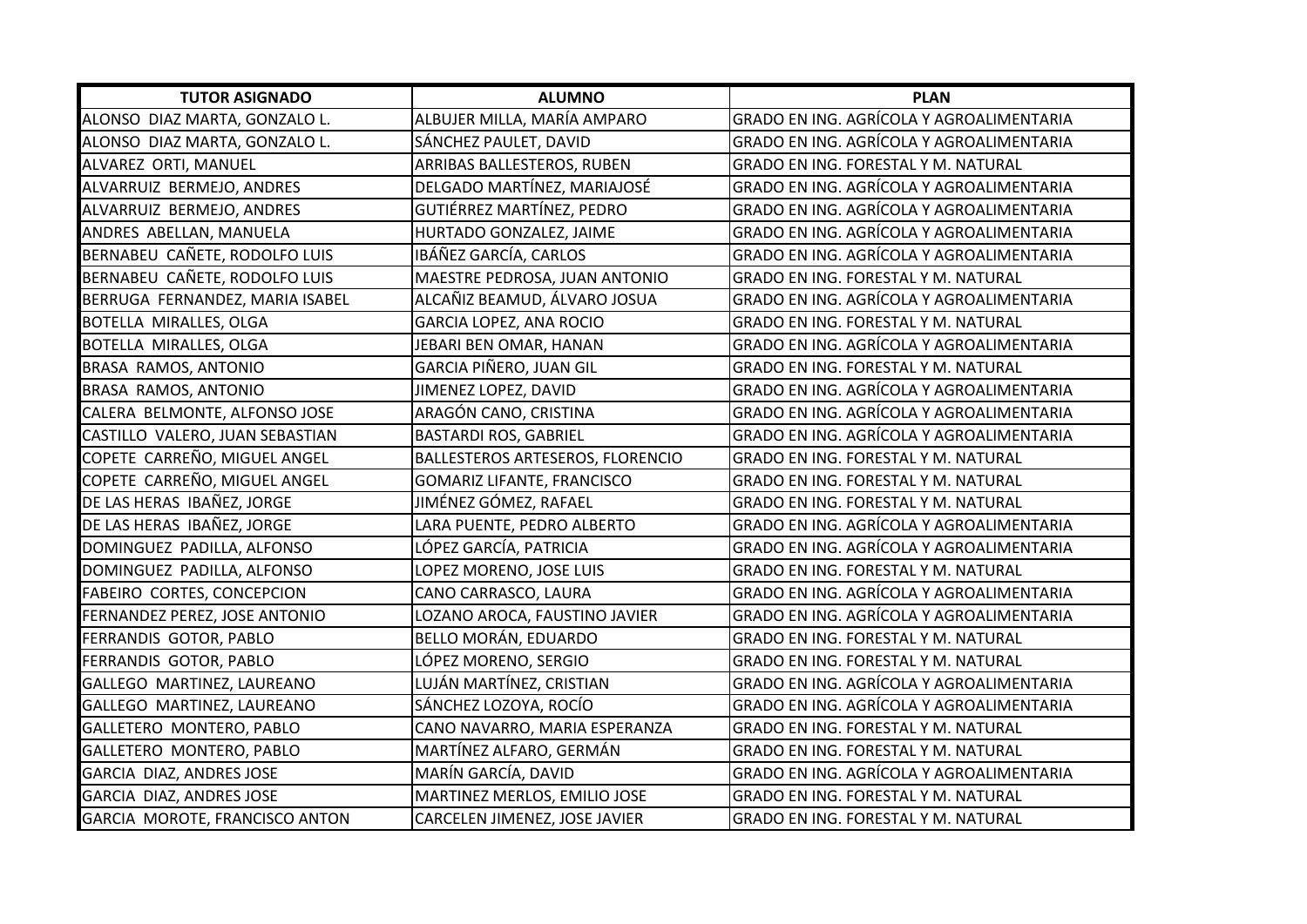| GARCIA MOROTE, FRANCISCO ANTON                                | MEDINA GARCÍA, TOMÁS              | GRADO EN ING. FORESTAL Y M. NATURAL             |
|---------------------------------------------------------------|-----------------------------------|-------------------------------------------------|
| GARDE LOPEZ-BREA, JOSE JULIÁN                                 | ZAFRA LÓPEZ, INMACULADA           | GRADO EN ING. AGRÍCOLA Y AGROALIMENTARIA        |
| GOMEZ LADRON DE GUEVARA, RICARDO                              | MARTÍNEZ GONZÁLEZ, NURIA          | GRADO EN ING. AGRÍCOLA Y AGROALIMENTARIA        |
| GOMEZ LADRON DE GUEVARA, RICARDO                              | NAVARRO SANCHEZ, MIRIAN           | GRADO EN ING. FORESTAL Y M. NATURAL             |
| GONZALEZ PIQUERAS, JOSE                                       | CARRETERO GARCIA, IGNACIO         | GRADO EN ING. FORESTAL Y M. NATURAL             |
| GONZALEZ PIQUERAS, JOSE                                       | OLIVER GONZALEZ, VIOLETA          | GRADO EN ING. FORESTAL Y M. NATURAL             |
| GUARDADO LOPEZ, ROCIO                                         | MARTÍNEZ GONZÁLEZ, RAMIRO         | GRADO EN ING. AGRÍCOLA Y AGROALIMENTARIA        |
| GUARDADO LOPEZ, ROCIO                                         | PÉREZ GREGORIO, JUAN              | GRADO EN ING. FORESTAL Y M. NATURAL             |
| HERNANDEZ LOPEZ, DAVID                                        | CRESPO OLMEDO, AIDA               | <b>GRADO EN ING. AGRÍCOLA Y AGROALIMENTARIA</b> |
| HERRANZ SANZ, JOSE MARIA                                      | MONEDERO MARTINEZ, DANIEL         | GRADO EN ING. AGRÍCOLA Y AGROALIMENTARIA        |
| LANDETE CASTILLEJOS, TOMAS                                    | MONTALVO VALVERDE, CARLOS         | GRADO EN ING. AGRÍCOLA Y AGROALIMENTARIA        |
| LOPEZ SERRANO, FRANCISCO RAMON                                | CASTILLO BODOQUE, ABEL            | GRADO EN ING. FORESTAL Y M. NATURAL             |
| LOPEZ SERRANO, FRANCISCO RAMON                                | PÉREZ MILÁN, VICTORIA             | GRADO EN ING. FORESTAL Y M. NATURAL             |
| LOZANO DENIA, DIOSINA                                         | DASTIS CLARAMONTE, SANDRA         | GRADO EN ING. AGRÍCOLA Y AGROALIMENTARIA        |
| LUCAS BORJA, MANUEL ESTEBAN                                   | CHAPALBAY LARA, CLAUDIO PAUL      | GRADO EN ING. FORESTAL Y M. NATURAL             |
| LUCAS BORJA, MANUEL ESTEBAN                                   | RÓDENAS SORIANO, CLAUDIA          | GRADO EN ING. FORESTAL Y M. NATURAL             |
| MOLINA CASANOVA, ANA MARIA                                    | VILLAHERMOSA SÁNCHEZ, ALFONSO     | GRADO EN ING. AGRÍCOLA Y AGROALIMENTARIA        |
| MONREAL MONTOYA, JOSE ANTONIO                                 | NAVARRO DE LA DUEÑA, ÁLVARO       | GRADO EN ING. AGRÍCOLA Y AGROALIMENTARIA        |
| MONREAL MONTOYA, JOSE ANTONIO                                 | SANCHEZ SANCHEZ, DARIO            | GRADO EN ING. FORESTAL Y M. NATURAL             |
| MONTERO MARTINEZ, JESUS                                       | NIEVES RAMOS, CRISTINA            | GRADO EN ING. AGRÍCOLA Y AGROALIMENTARIA        |
| MONTERO MARTINEZ, JESUS                                       | TRULLEN GÓMEZ, CARLOS             | GRADO EN ING. FORESTAL Y M. NATURAL             |
| MONTERO RIQUELME, FRANCISCO                                   | DELGADO MATEOS, FRANCISCO         | GRADO EN ING. AGRÍCOLA Y AGROALIMENTARIA        |
| MORENO ALCARAZ, JOSE LUIS                                     | NOGUERÓN TOMÁS, GEMA              | GRADO EN ING. AGRÍCOLA Y AGROALIMENTARIA        |
| MORENO ALCARAZ, JOSE LUIS                                     | VALERO SIMARRO, ELENA             | GRADO EN ING. FORESTAL Y M. NATURAL             |
| MORENO HIDALGO, MIGUEL ANGEL                                  | ORTIZ DÍAZ, JESÚS                 | GRADO EN ING. AGRÍCOLA Y AGROALIMENTARIA        |
| MORENO HIDALGO, MIGUEL ANGEL                                  | VALVERDE MENA, RUBEN ISAAC        | GRADO EN ING. FORESTAL Y M. NATURAL             |
| MOYA NAVARRO, DANIEL                                          | PALACIOS MANTINEZ, JUAN CARLOS    | GRADO EN ING. AGRÍCOLA Y AGROALIMENTARIA        |
| MOYA NAVARRO, DANIEL                                          | VITORIA GALLEGO, SANTIAGO         | GRADO EN ING. FORESTAL Y M. NATURAL             |
| OLMEDA FERNANDEZ, MIGUEL                                      | <b>FUENTES FLORES, PEDRO</b>      | GRADO EN ING. AGRÍCOLA Y AGROALIMENTARIA        |
| ORTEGA ALVAREZ, JOSE FERNANDO                                 | FUSTEL CANALES, INMACULADA        | GRADO EN ING. AGRÍCOLA Y AGROALIMENTARIA        |
| PARDO GONZALEZ, JOSE EMILIO                                   | CARRASCO FLORES, JESSICA ESTEFANÍ | GRADO EN ING. AGROALIMENTARIA                   |
| PEREZ SEMPERE-MATARREDONA, JOSE IGNACI GARCÍA GONZÁLEZ, MARÍA |                                   | GRADO EN ING. AGRÍCOLA Y AGROALIMENTARIA        |
| PULIDO GARCIA, LOURDES                                        | PEREZ GARCIA, ÁNGELA              | GRADO EN ING. AGRÍCOLA Y AGROALIMENTARIA        |